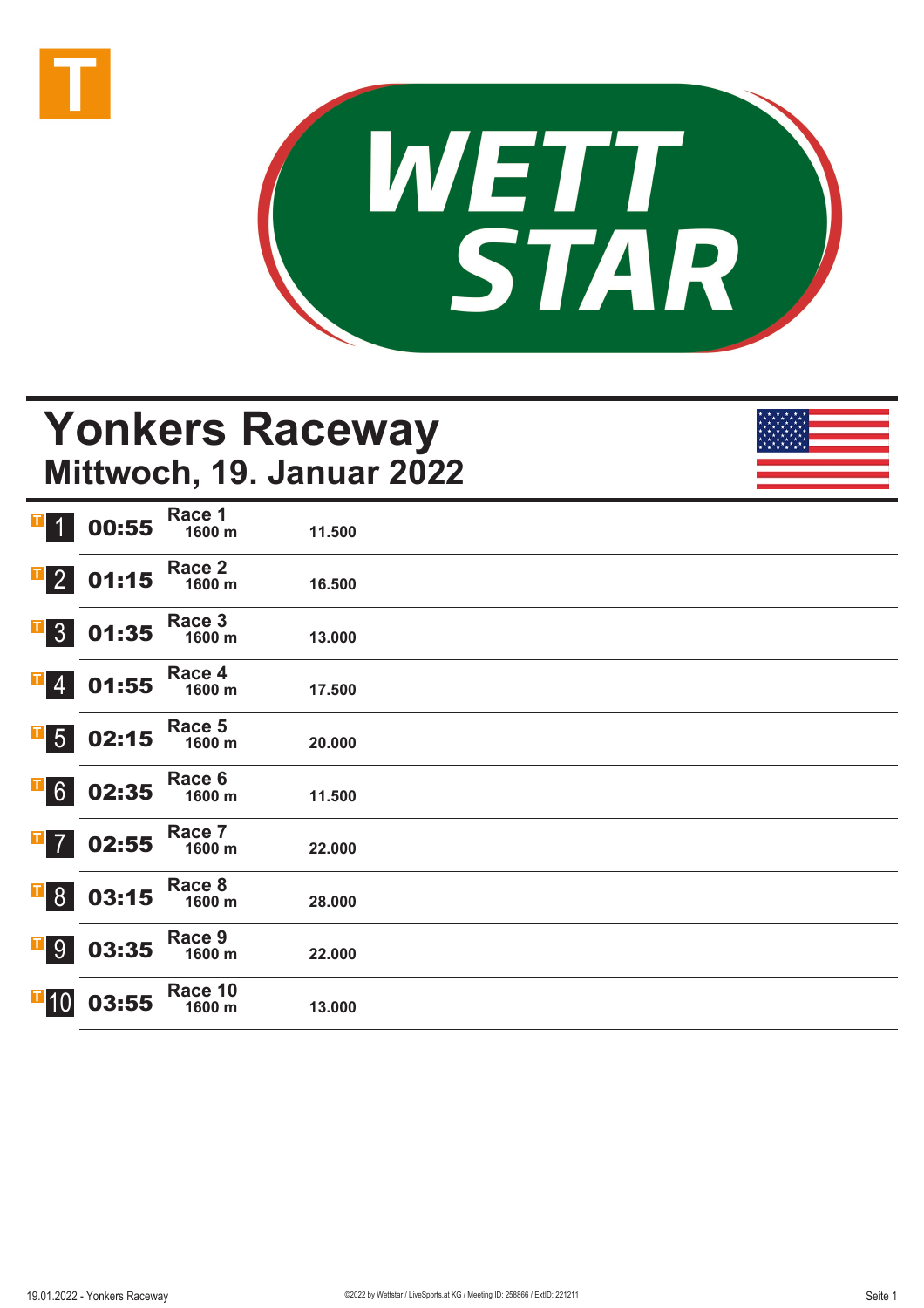| 19.01.2022 - Yonkers Raceway                                                                                                                                                                                                                                                         |                                                                                                                                                                                                                              |                                                                                                                                                                                                        |                                                                                                 | Rennen#8                                                                                                                                                                                                                                                |                                                                                                                                                                                                              |                                                                                                                                                                                                                                                             |                                                                                                |                                                                                                                                              |                                                                                                                                                                                                                                                                                             | Seite 2                                                                     |
|--------------------------------------------------------------------------------------------------------------------------------------------------------------------------------------------------------------------------------------------------------------------------------------|------------------------------------------------------------------------------------------------------------------------------------------------------------------------------------------------------------------------------|--------------------------------------------------------------------------------------------------------------------------------------------------------------------------------------------------------|-------------------------------------------------------------------------------------------------|---------------------------------------------------------------------------------------------------------------------------------------------------------------------------------------------------------------------------------------------------------|--------------------------------------------------------------------------------------------------------------------------------------------------------------------------------------------------------------|-------------------------------------------------------------------------------------------------------------------------------------------------------------------------------------------------------------------------------------------------------------|------------------------------------------------------------------------------------------------|----------------------------------------------------------------------------------------------------------------------------------------------|---------------------------------------------------------------------------------------------------------------------------------------------------------------------------------------------------------------------------------------------------------------------------------------------|-----------------------------------------------------------------------------|
| <b>WANN STARTET IHR PFERD</b>                                                                                                                                                                                                                                                        |                                                                                                                                                                                                                              |                                                                                                                                                                                                        |                                                                                                 |                                                                                                                                                                                                                                                         |                                                                                                                                                                                                              |                                                                                                                                                                                                                                                             |                                                                                                |                                                                                                                                              |                                                                                                                                                                                                                                                                                             |                                                                             |
| Aint She Perfect<br>Andra Day<br><b>Bitty Bitty</b><br><b>Blue And Bold</b><br>Bluffinner<br><b>Bottom Blues</b><br><b>Brandon Hanover</b><br>Bump In The Road<br><b>Bytheway Hanover</b><br>Checkmate Hill<br>Chief Justice<br>Cinnabar Dragon<br>Commander Cathy N<br>Con Air Hall | 5<br>$\overline{7}$<br>$\overline{7}$<br>4<br>Dc Anna<br>$\overline{4}$<br>Dew Can Dew<br>$\overline{2}$<br>9<br>$\overline{2}$<br><b>Fighting Evil</b><br>$\overline{2}$<br>Freddie Mac<br>8<br>9<br>5<br>3<br><b>Hobbs</b> | Cr Blazin Beauty<br><b>Cyclone Maximus</b><br>Da Boogie Man<br><b>Fashion Forever</b><br>Fasterthanarumor<br>Go West Go Fast<br>Hammer Creek<br><b>Hat Trick Marleau</b><br>Heavenissofaraway          | 3<br>$\mathbf{1}$<br>6<br>8<br>5<br>$\overline{7}$<br>6<br>9<br>10<br>8<br>5<br>3               | I Get That<br><b>Ideal Chip</b><br>In My Dreams<br>It Aint The Whisky<br>Joio's Place<br>King Cast<br>Larjon Leah<br>Lifewithjohn<br>Line Em Up<br>Look In My Eyes<br><b>Lucky Matter</b><br>Magical Lily Bear<br>Majestic Marvel<br>Manhattanup No Ice | 9<br>$\overline{2}$<br>4<br>10<br>9<br>4<br>$\overline{7}$<br>9<br>5<br>10<br>8<br>$\overline{2}$<br>8<br>3                                                                                                  | <b>Mister Muscle</b><br>Momm's My Dad<br>Mossdale Lottee N<br>Mufasa As<br>Muscle Star<br>My Boy Christian<br>My Mind Is Madeup<br>On Higher Ground<br>Ooh Rah<br>Peter's Express<br>Pilgrim Caviar<br>Pinebush Sweetlife<br>Play The Field<br>Preacher Man |                                                                                                | $\overline{4}$<br>10<br>5<br>10<br>$\mathbf{1}$<br>3<br>$\boldsymbol{9}$<br>8<br>6<br>$\sqrt{3}$<br>6<br>$\overline{2}$<br>9<br>$\mathbf{1}$ | Seven Knights<br>Smalltownthrowdown<br>Stick With Me Kid<br><b>Sweet Pink</b><br>Sweetest Ideal<br><b>Tax Savings</b><br>Thanks For Leaving<br>Thebeachiscalling<br>Tidquist<br>Time Outa Jail<br><b>Total Diva</b><br><b>Trizzle Trazzle</b><br>Vainqueur R P No<br><b>Violets Rainbow</b> | 6<br>3<br>10<br>5<br>$\overline{2}$<br>6<br>10<br>6<br>8<br>$\overline{7}$  |
| <b>WANN STARTET IHR JOCKEY / FAHRER</b>                                                                                                                                                                                                                                              |                                                                                                                                                                                                                              |                                                                                                                                                                                                        |                                                                                                 |                                                                                                                                                                                                                                                         |                                                                                                                                                                                                              |                                                                                                                                                                                                                                                             |                                                                                                |                                                                                                                                              |                                                                                                                                                                                                                                                                                             |                                                                             |
| Austin Siegelman<br>George Brennan<br>Joe Bongiorno<br><b>Matt Kakaley</b><br>Steve Smith                                                                                                                                                                                            | 1,4,5,6,8,9,10<br>1, 3, 5, 7, 8, 10<br>6,7,8,9<br>2,4,6,7,8,9,10<br>Δ                                                                                                                                                        |                                                                                                                                                                                                        | <b>Brett Beckwith</b><br>Jason Bartlett<br>Jordan Stratton<br>Pat Lachance<br><b>Troy Beyer</b> |                                                                                                                                                                                                                                                         | 1,2,4,5,8<br>1,2,3,4,5,7,9,10<br>1,2,4,5,6,7,8,9,10<br>3<br>6                                                                                                                                                |                                                                                                                                                                                                                                                             | Daniel Dube<br>Jim Marohn Jr<br><b>Marcus Miller</b><br>Scott Zeron<br><b>Tyler Buter</b>      |                                                                                                                                              | 3,7,10<br>1,2,4,6,10<br>1,2,3,9,10<br>2,3,5,7,8,9<br>2,3,5,6,9                                                                                                                                                                                                                              |                                                                             |
| <b>WANN STARTET IHR TRAINER</b>                                                                                                                                                                                                                                                      |                                                                                                                                                                                                                              |                                                                                                                                                                                                        |                                                                                                 |                                                                                                                                                                                                                                                         |                                                                                                                                                                                                              |                                                                                                                                                                                                                                                             |                                                                                                |                                                                                                                                              |                                                                                                                                                                                                                                                                                             |                                                                             |
| Agostino Abbatiello<br>Anette Lorentzon<br>Chuck Connor Jr<br>Dennis J Laterza<br>Jared Bako<br>Juan Cano<br>Katie Gangell<br>Matias Ruiz<br>Pat Lachance<br>R. Nifty Norman<br>Sam De Pinto<br>Tabitha Teresczuk<br>William Adamczyk                                                | 2,4<br>2,5,8,10<br>1,2<br>1,4<br>6.7.9<br>9<br>6<br>$\overline{2}$<br>3                                                                                                                                                      | Al Annunziata<br><b>Brandon Todd</b><br>Cote Keim<br>Doug Dilloian Jr<br>John Darish<br>Justin Sodano<br>Ken Koch<br>Michael Posner<br>Paul Blumenfeld<br>Ray Schnittker<br>Scott Blackler<br>Tom Shay |                                                                                                 | 10<br>9<br>$\overline{2}$<br>$\overline{7}$<br>3<br>6<br>9<br>4<br>9<br>3,7<br>5<br>$\overline{2}$                                                                                                                                                      | Amanda Kelley<br>Cad Gregory<br>David Russo<br><b>Edward Hart</b><br>John Obert<br>Karen Garland<br>Kenneth Hess Jr<br>Nancy Montembeault<br>Paul Fusco<br><b>Ricky Bucci</b><br>Sheena Cohen<br>Tony Alagna |                                                                                                                                                                                                                                                             | 9<br>3,5,7,8,10<br>3,6<br>6<br>10<br>$\overline{4}$<br>10<br>4,8<br>$\overline{7}$<br>8<br>2.5 | Mark Ford<br>Ron Burke                                                                                                                       | <b>Andrew Harris</b><br><b>Christopher Choate</b><br>Deborah Daguet<br>Gareth Dowse<br>Jose Godinez<br>Kathleen La Montagne<br>Nicholas Devita<br>Peter Pellegrino<br>Steven Brabrook<br><b>Travis Alexander</b>                                                                            | 5<br>8<br>10<br>4,9<br>2,5<br>6<br>3.10<br>1,5,9<br>1,6<br>8<br>3<br>4.8.10 |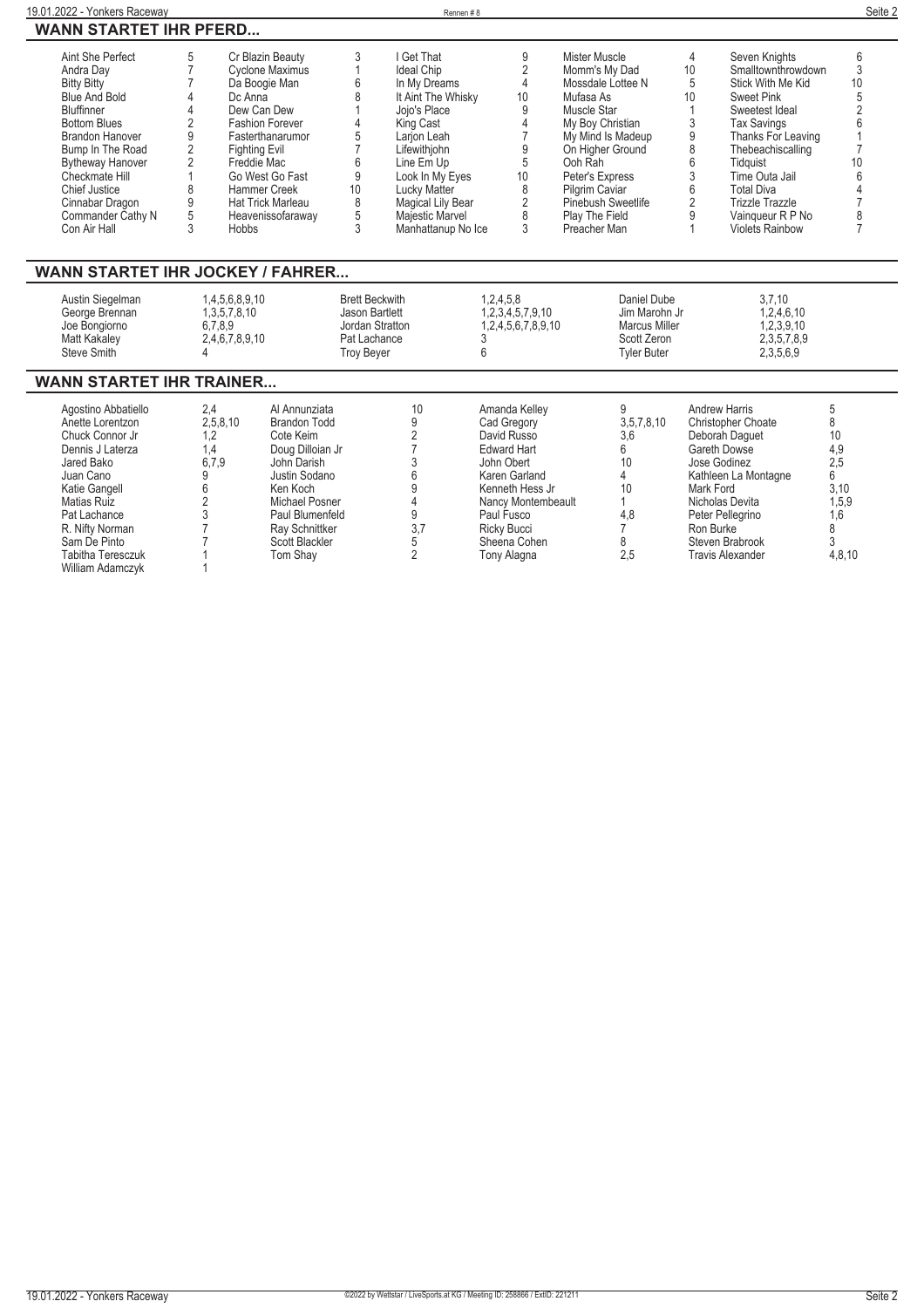**19.01.2022 - Yonkers Raceway** Seite 3

**Race 1 Rennpreis: 11.500**

**1600 m 11.500** 

**1 00:55**

**NW \$5,000 IN LAST 5 STARTS. STARTERS IN A CLASS HIGHER|THAN NW \$8,500 L5 OR A WINNER IN NW \$5,000 L5 IN LAST|START NE. AE. OPT. CLMG. ALLOW. \$12,500. (L) TREATED WITH LASIX** 

| 1600                    |                                                                              |  |
|-------------------------|------------------------------------------------------------------------------|--|
|                         | <b>Preacher Man</b>                                                          |  |
| 4                       | 4j. rotbraun W (Father Patrick - Choir Robe)<br>Trainer: Peter Pellegrino    |  |
| 70.3                    | Besitzer: Peter P Pellegrino, Milford, Pa                                    |  |
|                         |                                                                              |  |
| ML: 28,0                | <b>Jason Bartlett</b>                                                        |  |
|                         | Cyclone Maximus<br>8j. rotbraun W (Duke's Ranger - Cyclone May)              |  |
| $\overline{\mathbf{2}}$ | Trainer: Nancy Montembeault                                                  |  |
| 65.8                    | Besitzer: Joseph Ricco Jr, Westbury, Ny                                      |  |
|                         | George Brennan                                                               |  |
| ML: 6,0                 |                                                                              |  |
| 3                       | <b>Checkmate Hill</b><br>7j. grau W (Muscle Hill - I'm A Checkmate)          |  |
|                         | Trainer: Dennis J Laterza                                                    |  |
| 61.2                    | Besitzer: Roy D Dobbins, Bryant, Al                                          |  |
| ML: 16,0                | Jim Marohn Jr                                                                |  |
|                         | <b>Dew Can Dew</b>                                                           |  |
| 4                       | 6j. kastanie S (Deweycheatumnhowe - Canadi<br>Trainer: Chuck Connor Jr       |  |
| 72.6                    | Besitzer: Arden Homestead Stable, Del                                        |  |
|                         |                                                                              |  |
| ML: 8,0                 | <b>Brett Beckwith</b>                                                        |  |
| 5                       | <b>Willie B Worthy</b><br>7j. rotbraun W (Cantab Hall - Penn Worthy Lan      |  |
|                         | Trainer: William Adamczyk                                                    |  |
| 83.9                    | Besitzer: William E Emmons, Farmingd                                         |  |
| ML: 3,0                 | <b>Jordan Stratton</b>                                                       |  |
|                         |                                                                              |  |
| 6                       | <b>Thanks For Leaving</b><br>6j. rotbraun S (Muscles Yankee - Mischief Lad   |  |
| 63.5                    | Trainer: Nicholas Devita<br>Besitzer: Eric A Prevost, Boynton Beac           |  |
|                         |                                                                              |  |
| ML: 8,0                 | <b>Austin Siegelman</b>                                                      |  |
|                         | <b>Muscle Star</b>                                                           |  |
|                         | 6j. rotbraun W (Muscle Hill - Silverstar Volo)<br>Trainer: Tabitha Teresczuk |  |
| 68.0                    | Besitzer: Howard S Jacobs, West Oran                                         |  |
| ML: 13.0                | <b>Marcus Miller</b>                                                         |  |
| Ergebnis:               | Quoten:                                                                      |  |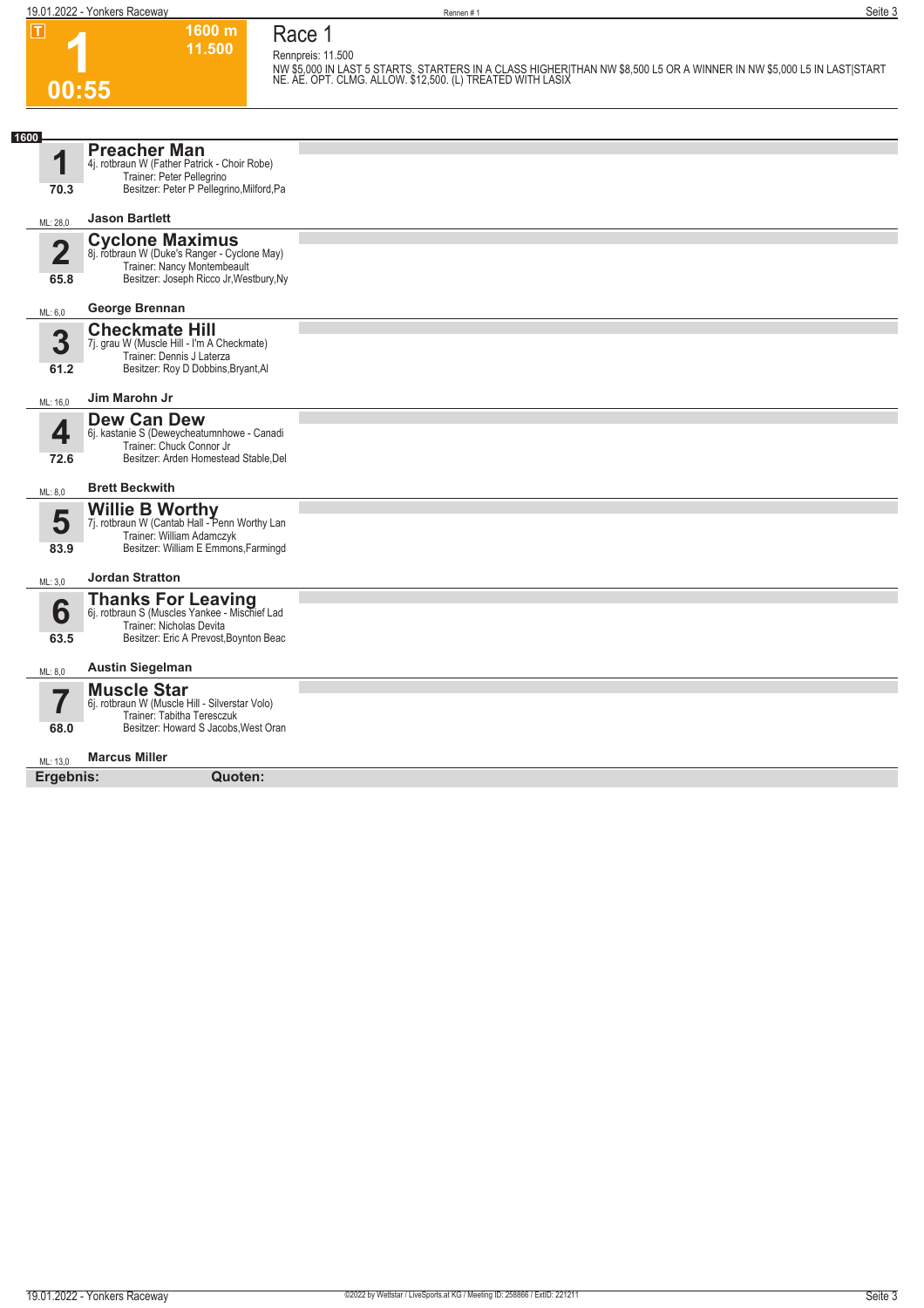**1600 m 16.500**  **Race 2**

| ட                       | 1999 H.L<br>16.500                                                                                 | Race z<br>Rennpreis: 16.500                                       |
|-------------------------|----------------------------------------------------------------------------------------------------|-------------------------------------------------------------------|
|                         |                                                                                                    | 3-5 YO F& M NW 2 P-M RACES OR \$25,550 LT. (L) TREATED WITH LASIX |
| 01:15                   |                                                                                                    |                                                                   |
|                         |                                                                                                    |                                                                   |
| 1600                    | <b>Sweetest Ideal</b>                                                                              |                                                                   |
| 1                       | 4j. rotbraun S (American Ideal - Sweet Charity)<br>Trainer: Chuck Connor Jr                        |                                                                   |
| 72.6                    | Besitzer: Abbott& Costello, Clntn, Ny; J C                                                         |                                                                   |
| ML: 11,0                | <b>Brett Beckwith</b>                                                                              |                                                                   |
| $\overline{\mathbf{2}}$ | <b>Bytheway Hanover</b><br>4j. rotbraun S (Betting Line - Best Chance Han                          |                                                                   |
|                         | Trainer: Cote Keim                                                                                 |                                                                   |
| 70.3                    | Besitzer: Jamie Keim, Cream Ridge, Nj                                                              |                                                                   |
| ML: 55,0                | <b>Jason Bartlett</b>                                                                              |                                                                   |
| 3                       | <b>Ideal Chip</b><br>4j. rotbraun S (American Ideal - Benazire Blue                                |                                                                   |
|                         | Trainer: Anette Lorentzon<br>Besitzer: Theodore Gewertz, New York,                                 |                                                                   |
| 83.9                    |                                                                                                    |                                                                   |
| ML: 4,0                 | <b>Jordan Stratton</b>                                                                             |                                                                   |
| 4                       | <b>Bottom Blues</b><br>4j. rotbraun S (Heston Blue Chip - Big Bottom)                              |                                                                   |
| 68.0                    | Trainer: Tom Shay<br>Besitzer: Bay Pond Racing Stable, Malv                                        |                                                                   |
|                         | <b>Scott Zeron</b>                                                                                 |                                                                   |
| ML: 10,0                | <b>Who's Smokin N</b>                                                                              |                                                                   |
| 5                       | 5j. rotbraun S (Bettor's Delight - Whos The Bir                                                    |                                                                   |
| 61.2                    | Trainer: Matias Ruiz<br>Besitzer: Friendship Stables Llc, Mount                                    |                                                                   |
| ML: 28,0                | Jim Marohn Jr                                                                                      |                                                                   |
|                         |                                                                                                    |                                                                   |
| 6                       | <b>Magical Lily Bear</b><br>4j. rotbraun S (Steelhead Hanover - Magical C<br>Trainer: Jose Godinez |                                                                   |
| 68.0                    | Besitzer: Godinez Racing Stable Llc, Bu                                                            |                                                                   |
| ML: 16,0                | <b>Marcus Miller</b>                                                                               |                                                                   |
|                         | <b>Bump In The Road</b>                                                                            |                                                                   |
|                         | 4j. rotbraun S (Sportswriter - Albany Hanover)<br>Trainer: Tony Alagna                             |                                                                   |
| 68.0                    | Besitzer: Big Als Stables Inc, Woodbrid                                                            |                                                                   |
| ML: 9,0                 | <b>Tyler Buter</b>                                                                                 |                                                                   |
| 8                       | <b>Pinebush Sweetlife</b><br>4j. rotbraun S (Life Up Front - Feathery Fame)                        |                                                                   |
|                         | Trainer: Agostino Abbatiello<br>Besitzer: Durazzano Stable Llc, Pine Bu                            |                                                                   |
| 63.5                    |                                                                                                    |                                                                   |
| ML: 21,0                | <b>Matt Kakaley</b>                                                                                |                                                                   |
| Ergebnis:               | Quoten:                                                                                            |                                                                   |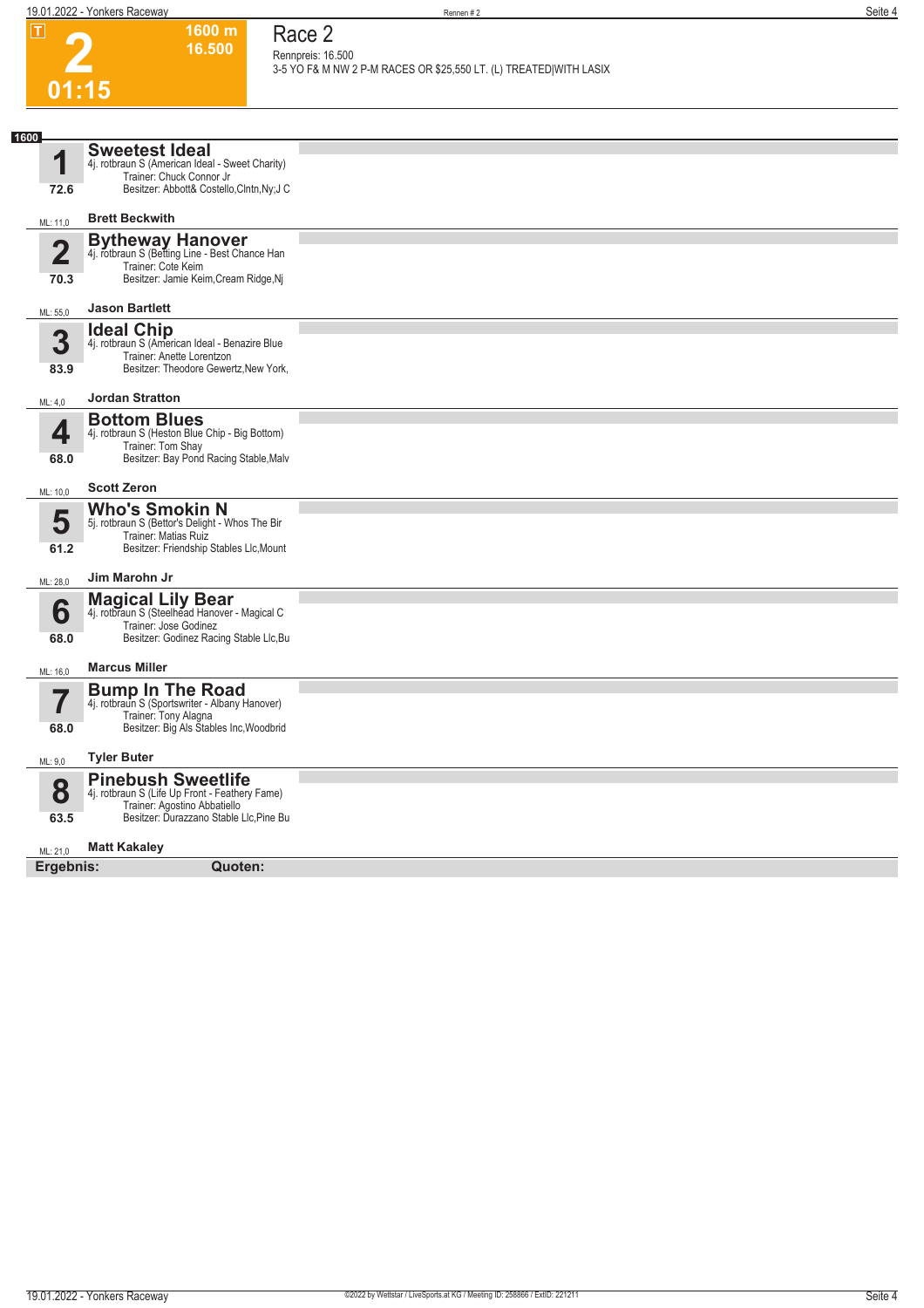**19.01.2022 - Yonkers Raceway** Seite 5

**3**

**01:35**

**Race 3 Rennpreis: 13.000**

**1600 m 13.000** 

**NW \$7,500 IN LAST 5 STARTS. WINNER OF BASE CLASS NW|\$7,500 L5 IN LAST START NE. AE.WINNER IN LAST START OF|BASE CLASS NW \$5,000 L5. AE. OPT. CLMG. ALLOW. \$15,000. (L) TREATED WITH LASIX** 

| 1600                            |                                                                                                                                         |  |
|---------------------------------|-----------------------------------------------------------------------------------------------------------------------------------------|--|
| 1<br>70.3                       | <b>Manhattanup No Ice</b><br>5j. rotbraun W (Andover Hall - Pacific Photo)<br>Trainer: Mark Ford<br>Besitzer: George A & Rose Bonomo, N |  |
|                                 | <b>Jason Bartlett</b>                                                                                                                   |  |
| ML: 26,0                        |                                                                                                                                         |  |
| $\overline{\mathbf{2}}$<br>78.5 | My Boy Christian<br>6j. rotbraun W (Muscle Massive - Malabar Me<br>Trainer: Pat Lachance<br>Besitzer: Cheyenne Racing Stable Llc,       |  |
|                                 |                                                                                                                                         |  |
| ML: 6,0                         | <b>Pat Lachance</b>                                                                                                                     |  |
|                                 | Smalltownthrowdown                                                                                                                      |  |
| 3                               | 9j. rotbraun W (Cash Hall - Ann's Promise)                                                                                              |  |
| 69.4                            | Trainer: Steven Brabrook<br>Besitzer: Elite Harness Racing Llc, Mye                                                                     |  |
|                                 |                                                                                                                                         |  |
| ML: 4,0                         | <b>Daniel Dube</b>                                                                                                                      |  |
|                                 | <b>Con Air Hall</b>                                                                                                                     |  |
| 4                               | 9j. rotbraun W (Groton Hall - Charm's Chip)                                                                                             |  |
| 65.8                            | Trainer: Cad Gregory<br>Besitzer: Bottom Line Racing Llc, Boca                                                                          |  |
|                                 |                                                                                                                                         |  |
| ML: 5,0                         | <b>George Brennan</b>                                                                                                                   |  |
|                                 | <b>Hobbs</b>                                                                                                                            |  |
| 5                               | 5j. schwarz W (Credit Winner - Cruella De Ville                                                                                         |  |
| 68.0                            | Trainer: Ray Schnittker<br>Besitzer: Runthetable Stables, Montvale                                                                      |  |
|                                 |                                                                                                                                         |  |
| ML: 8,0                         | <b>Scott Zeron</b>                                                                                                                      |  |
|                                 |                                                                                                                                         |  |
| 6                               | Peter's Express<br>6j. schwarz W (Uncle Peter - Charmer Hall)                                                                           |  |
| 68.0                            | Trainer: John Darish<br>Besitzer: Donald Sider, Hastings On Hu                                                                          |  |
|                                 |                                                                                                                                         |  |
| ML: 21,0                        | <b>Marcus Miller</b>                                                                                                                    |  |
| $\overline{\phantom{a}}$        | <b>Cr Blazin Beauty</b><br>8j. schwarz S (Crazed - Melrose Abbey)                                                                       |  |
|                                 |                                                                                                                                         |  |
| 68.0                            | Trainer: David Russo<br>Besitzer: Marissa L Russo, Eden, Ny                                                                             |  |
|                                 | <b>Tyler Buter</b>                                                                                                                      |  |
| ML: 21,0                        |                                                                                                                                         |  |
| Ergebnis:                       | Quoten:                                                                                                                                 |  |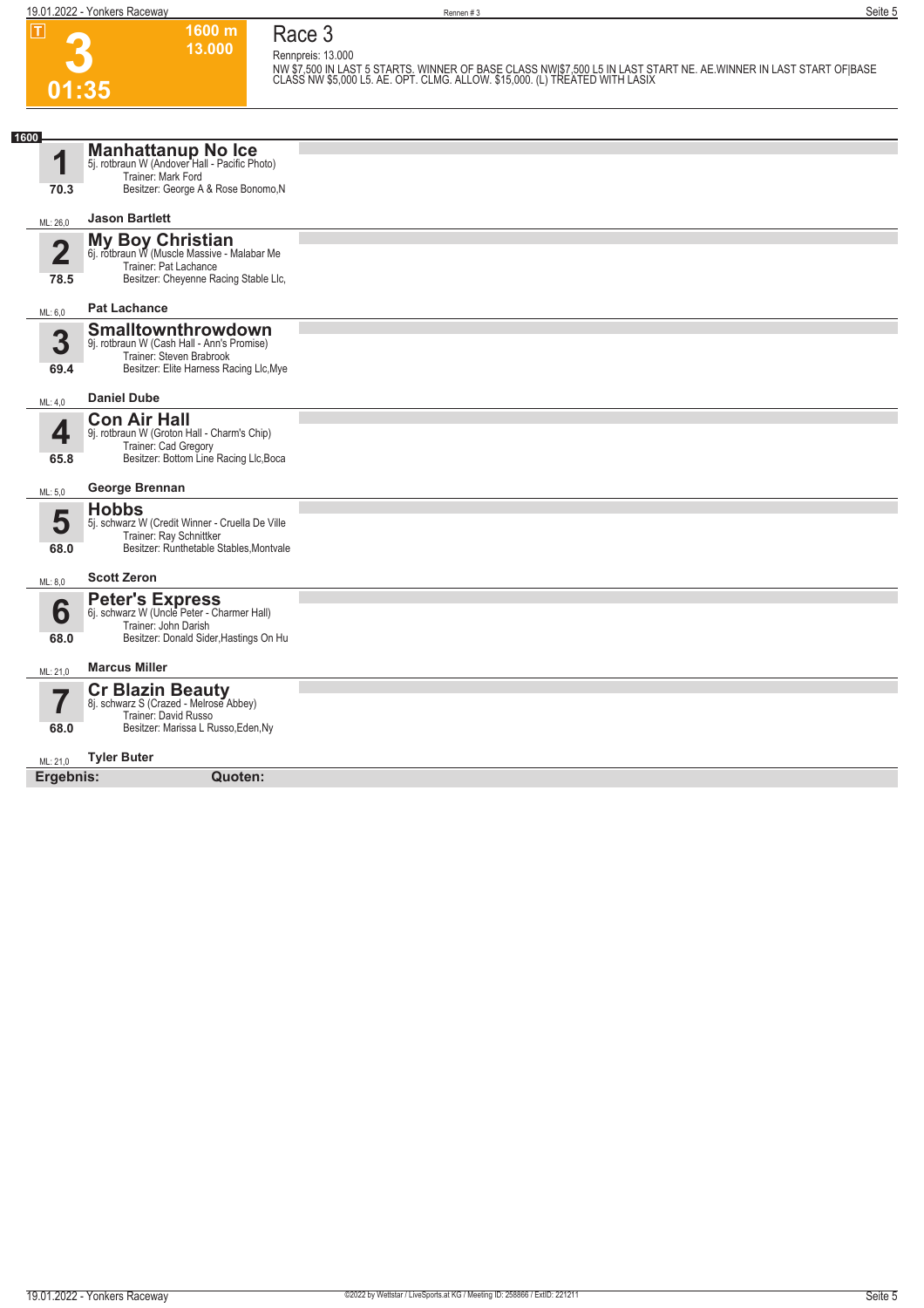## **4 01:55**

**Race 4 Rennpreis: 17.500**

**1600 m 17.500** 

NW \$10,000 IN LAST 5 STARTS. WINNERS OF THE BASE CLASSINW \$10,000 L5 IN LAST START NE. AE. WINNERS IN LASTISTART<br>OF THE BASE CLASS NW \$7,500 L5. AE. OPT. CLMG. ALLOW. \$20,000. #7 BLUFFINNER IS ELIGIBLE TO BE CLAIMED|FOR \$5

| 1600                    |                                                                                                                                               |  |
|-------------------------|-----------------------------------------------------------------------------------------------------------------------------------------------|--|
| ◢                       | <b>King Cast</b><br>8j. rotbraun W (Current Cast - Queen Charlott<br>Trainer: Michael Posner                                                  |  |
| 63.5                    | Besitzer: Michael D Posner, Jackson, Nj                                                                                                       |  |
| ML: 16,0                | <b>Austin Siegelman</b>                                                                                                                       |  |
| $\overline{\mathbf{2}}$ | <b>Blue And Bold</b><br>6j. grau W (Yankee Glide - Upside Blue Chip)<br>Trainer: Travis Alexander                                             |  |
| 63.5                    | Besitzer: Fiddler's Creek Stbs.FI:T L P                                                                                                       |  |
| ML: 28,0                | <b>Matt Kakaley</b>                                                                                                                           |  |
| 3<br>70.8               | <b>Fashion Forever</b><br>7j. schwarz W (Credit Winner - Yalta Hanover)<br>Trainer: Karen Garland<br>Besitzer: George Bullukian, Franklin, Ma |  |
| ML: 6,0                 | <b>Steve Smith</b>                                                                                                                            |  |
| 4<br>72.6               | <b>Mister Muscle</b><br>8j. rotbraun W (Muscle Mass - Oaklea Rae)<br>Trainer: Paul Fusco<br>Besitzer: Mark D Beckwith, Wilton, Ny             |  |
| ML: 45,0                | <b>Brett Beckwith</b>                                                                                                                         |  |
| 5<br>61.2               | In My Dreams<br>7j. rotbraun W (Winning Fireworks - Iam Spike<br>Trainer: Dennis J Laterza<br>Besitzer: Latz A Luck Stb, W Islp, Ny; Wi       |  |
| ML: 55,0                | Jim Marohn Jr                                                                                                                                 |  |
| 6<br>83.9               | <b>Total Diva</b><br>8j. rotbraun S (Donato Hanover - In Focus Han<br>Trainer: Agostino Abbatiello<br>Besitzer: Durazzano Stable Llc, Pine Bu |  |
| ML: 21,0                | <b>Jordan Stratton</b>                                                                                                                        |  |
| 7                       | <b>Bluffinner</b><br>5j. grau W (Credit Winner - Bluff)<br>Trainer: Gareth Dowse<br>Besitzer: Dowse Racing Inc, Swiftwater,                   |  |
| 70.3                    |                                                                                                                                               |  |
| ML: 55,0<br>Ergebnis:   | <b>Jason Bartlett</b><br>Quoten:                                                                                                              |  |
|                         |                                                                                                                                               |  |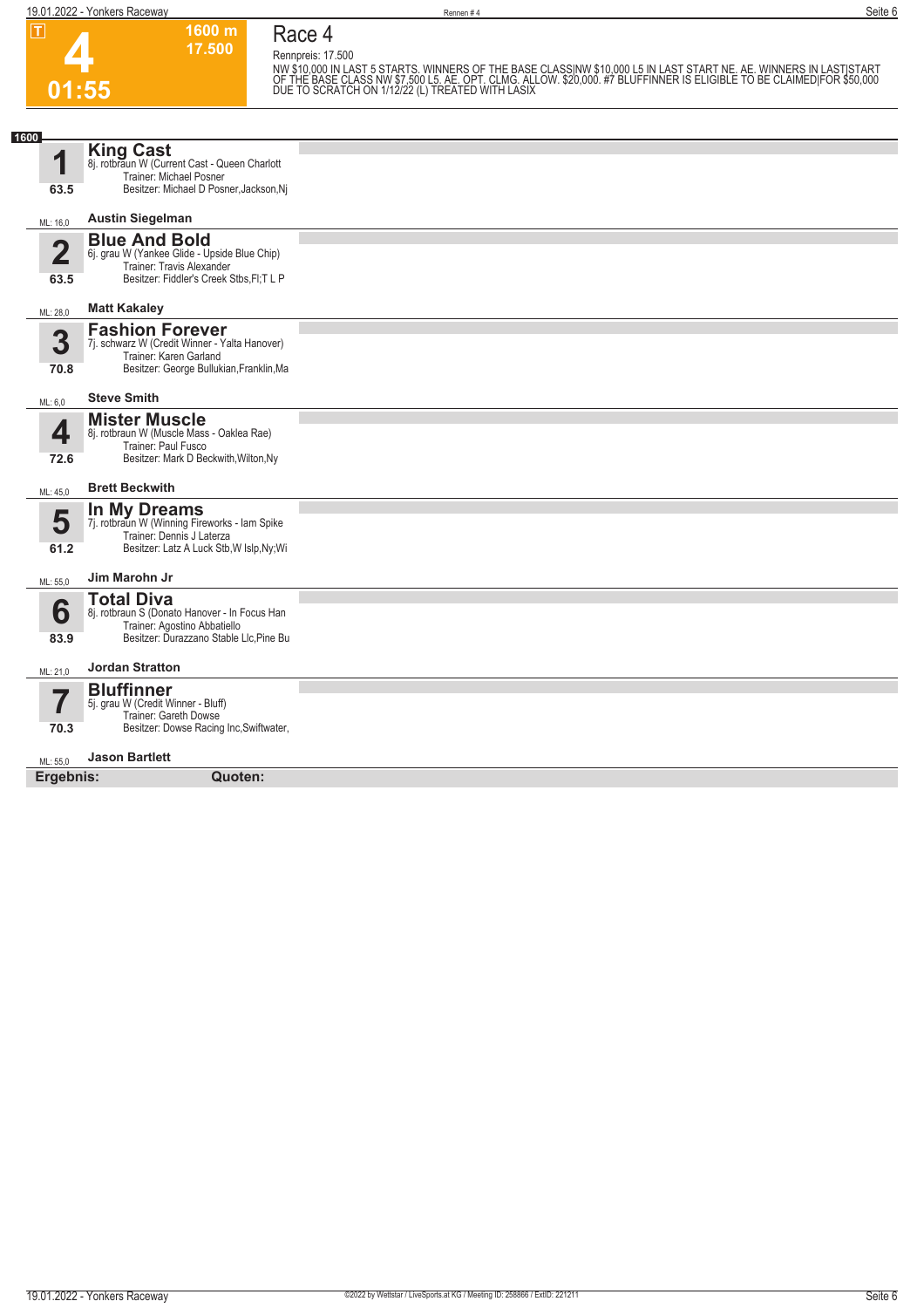**1600 m 20.000**  **Race 5**



## **Rennpreis: 20.000 3-6 YO F& M NW 6 P-M RACES OR \$75,000 LT. AE.3-6 YO F&|M NW 4 P-M RACES OR \$50,000 LT TO DRAW INSIDE (L)|TREATED WITH LASIX**

| 1600                            |                                                                                                                                                 |  |
|---------------------------------|-------------------------------------------------------------------------------------------------------------------------------------------------|--|
| ◢                               | <b>Aint She Perfect</b><br>4j. rotbraun S (Thinking Out Loud - Breathtacul<br>Trainer: Nicholas Devita                                          |  |
| 63.5                            | Besitzer: Samuel L Abdoo, Grosse Poin                                                                                                           |  |
| ML: 7,0                         | <b>Austin Siegelman</b>                                                                                                                         |  |
| $\overline{2}$<br>68.0          | <b>Fasterthanarumor</b><br>4j. rotbraun S (Captaintreacherous - Scandalo<br>Trainer: Tony Alagna<br>Besitzer: Bottom Line Racing Llc, Boca      |  |
|                                 |                                                                                                                                                 |  |
| ML: 21,0                        | <b>Tyler Buter</b>                                                                                                                              |  |
| 3<br>70.3                       | <b>Sweet Pink</b><br>4j. rotbraun S (Bettor's Delight - Classy Hidden<br>Trainer: Scott Blackler<br>Besitzer: Chad J Kowal, Cuddebackville      |  |
| ML: 7,0                         | <b>Jason Bartlett</b>                                                                                                                           |  |
| 4<br>83.9                       | Heavenissofaraway<br>4j. rotbraun S (Racing Hill - Book Babe)<br>Trainer: Anette Lorentzon<br>Besitzer: Anette Lorentzon, Paris, Ky             |  |
| ML: 3,0                         | <b>Jordan Stratton</b>                                                                                                                          |  |
| 5<br>68.0                       | Line Em Up<br>4j. grau S (Betting Line - Zellweger Bluechip)<br>Trainer: Andrew Harris<br>Besitzer: Michael Goldberg Racingllc, S               |  |
| ML: 8,0                         | <b>Scott Zeron</b>                                                                                                                              |  |
| 6<br>72.6                       | <b>Mossdale Lottee N</b><br>6j. rotbraun S (Bettor's Delight - Mossdale Cha<br>Trainer: Jose Godinez<br>Besitzer: Godinez Racing Stable Llc, Bu |  |
| ML: 6,0                         | <b>Brett Beckwith</b>                                                                                                                           |  |
| $\overline{\mathbf{7}}$<br>65.8 | <b>Commander Cathy N</b><br>5j. rotbraun S (Captaintreacherous - Gold Elite<br>Trainer: Cad Gregory<br>Besitzer: Larry J Fischer, Syosset, Ny   |  |
| ML: 35,0                        | George Brennan                                                                                                                                  |  |
| Ergebnis:                       | Quoten:                                                                                                                                         |  |
|                                 |                                                                                                                                                 |  |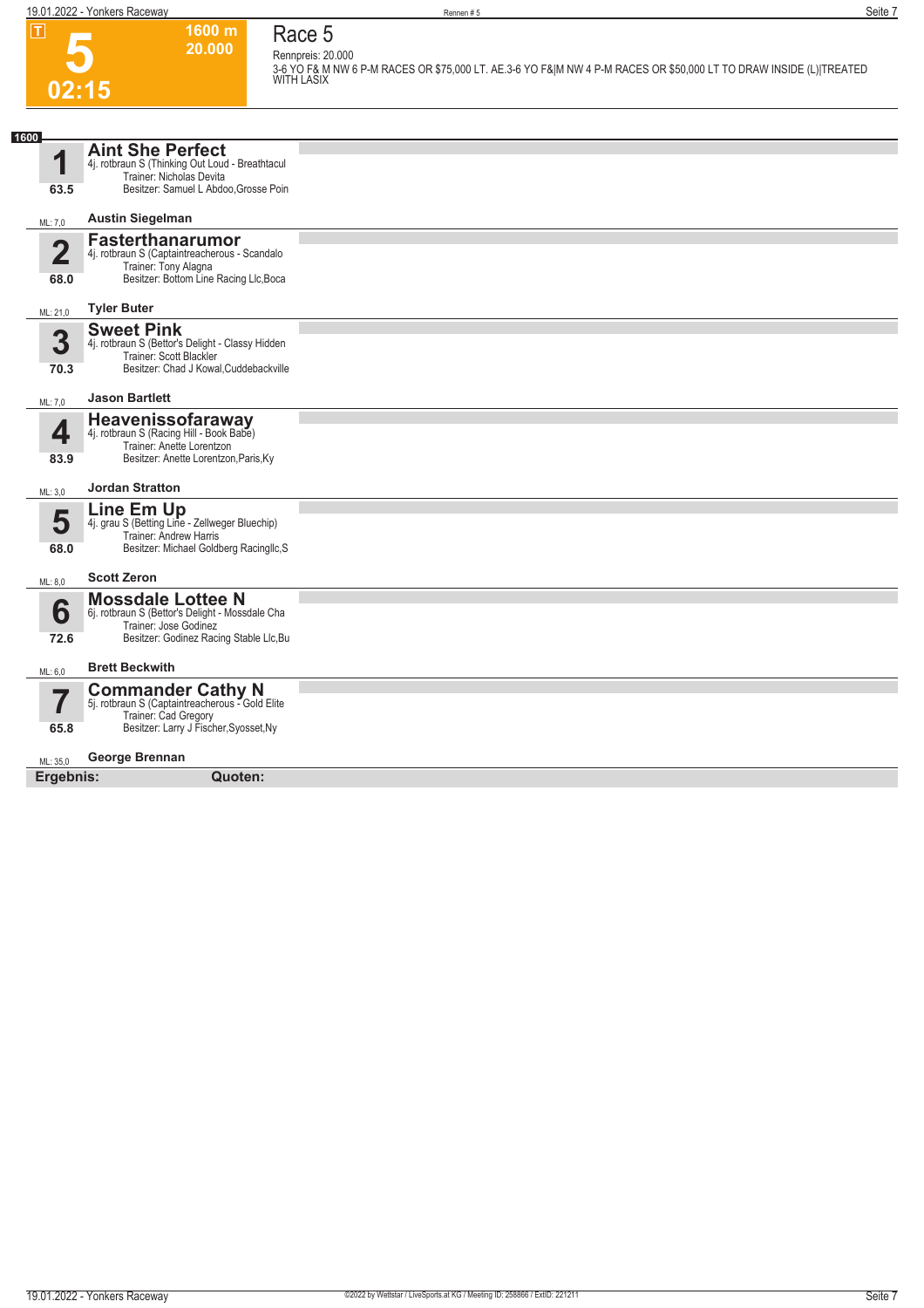**6**

**02:35**

**Race 6 Rennpreis: 11.500**

**1600 m 11.500** 

**NW \$5,175 IN LAST 5 STARTS. STARTERS IN A CLASS HIGHER|THAN NW \$8,500 L5 OR A WINNER IN NW \$5,000 L5 IN LAST|START NE. AE. OPT. CLMG. ALLOW. \$12,500. (L) TREATED WITH LASIX** 

| 1600                            |                                                                                                                                             |                                                               |                          |                      |                                                               |                                                                                                                                        |
|---------------------------------|---------------------------------------------------------------------------------------------------------------------------------------------|---------------------------------------------------------------|--------------------------|----------------------|---------------------------------------------------------------|----------------------------------------------------------------------------------------------------------------------------------------|
| 4<br>77.1                       | <b>Time Outa Jail</b><br>11j. rotbraun W (Jailhouse Jesse - Two Timer)<br>Trainer: Katie Gangell<br>Besitzer: Jaypaul R Hoover, Ephrata, Pa | 31.07 Balmoral Park<br>20.07 Meadowlands<br>13.07 Meadowlands | $\overline{2}$<br>8<br>4 | 1600<br>1600<br>1600 | <b>Hiteman Dale</b><br><b>Miller David S</b><br>Tetrick Tim A | Cervezadinero, Timeoutajail, Craftyquacker<br>Wayouttahere, Speakthetruth, Lightningforc<br>Dionysuslindy, Royaltrickster, Broadwaygab |
| ML: 13,0                        | <b>Troy Beyer</b>                                                                                                                           |                                                               |                          |                      |                                                               |                                                                                                                                        |
| $\overline{\mathbf{2}}$<br>68.0 | <b>Pilgrim Caviar</b><br>5j. rotbraun W (Pilgrims Chuckie - Olives And<br>Trainer: David Russo<br>Besitzer: Marissa L Russo, Eden, Ny       |                                                               |                          |                      |                                                               |                                                                                                                                        |
| ML: 7,0                         | <b>Tyler Buter</b>                                                                                                                          |                                                               |                          |                      |                                                               |                                                                                                                                        |
| 3<br>65.8                       | <b>Seven Knights</b><br>7j. rotbraun W (Chapter Seven - Sturdy Muscl<br>Trainer: Edward Hart<br>Besitzer: Richard S Gutnick, Blue Bell, P   |                                                               |                          |                      |                                                               |                                                                                                                                        |
| ML: 55,0                        | Joe Bongiorno                                                                                                                               |                                                               |                          |                      |                                                               |                                                                                                                                        |
| 4<br>63.5                       | <b>Ooh Rah</b><br>9j. grau W (Credit Winner - Motivational)<br>Trainer: Kathleen La Montagne<br>Besitzer: Kathleen & Donald J La Mont       |                                                               |                          |                      |                                                               |                                                                                                                                        |
| ML: 22,0                        | <b>Austin Siegelman</b>                                                                                                                     |                                                               |                          |                      |                                                               |                                                                                                                                        |
| 5<br>61.2                       | <b>Freddie Mac</b><br>8j. rotbraun W (Cornaro Dasolo - Ziggy Wiggy)<br>Trainer: Justin Sodano<br>Besitzer: Adv Racing Stable Llc, Pawlin    |                                                               |                          |                      |                                                               |                                                                                                                                        |
| ML: 7,0                         | Jim Marohn Jr                                                                                                                               |                                                               |                          |                      |                                                               |                                                                                                                                        |
| 6<br>63.5                       | <b>Tax Savings</b><br>8j. rotbraun S (Windsong Espoir - Tax Loss)<br>Trainer: Jared Bako<br>Besitzer: Jared W Bako, Guelph, On, Ca          |                                                               |                          |                      |                                                               |                                                                                                                                        |
| ML: 13,0                        | <b>Matt Kakaley</b>                                                                                                                         |                                                               |                          |                      |                                                               |                                                                                                                                        |
| 83.9                            | <b>Da Boogie Man</b><br>5j. grau W (Rc Royalty - Hurrikane Janie)<br>Trainer: Peter Pellegrino<br>Besitzer: My Buddy Stables, Bronxville,   |                                                               |                          |                      |                                                               |                                                                                                                                        |
| ML: 7,0                         | <b>Jordan Stratton</b>                                                                                                                      |                                                               |                          |                      |                                                               |                                                                                                                                        |
| Ergebnis:                       | Quoten:                                                                                                                                     |                                                               |                          |                      |                                                               |                                                                                                                                        |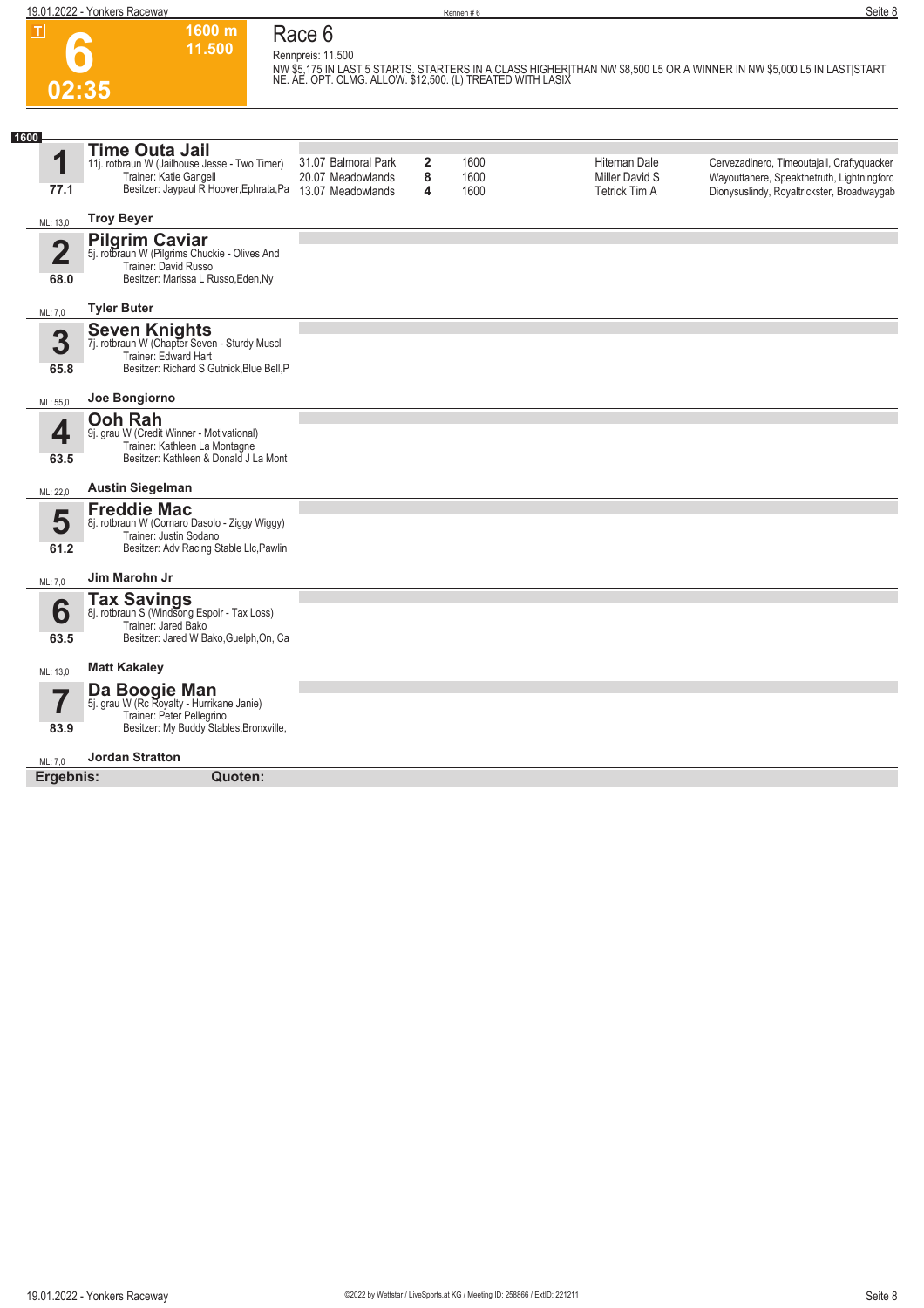**1600 m 22.000** 

**Race 7 Rennpreis: 22.000**

**3-6 YO F& M NW 8 P-M RACES OR \$100,000 LT. (L) TREATED|WITH LASIX** 

## **7 02:55**

| 1600<br><b>Bitty Bitty</b><br>1<br>5j. rotbraun S (Captaintreacherous - Billie Blue<br>Trainer: Doug Dilloian Jr<br>Besitzer: Its Only Money Stable, Grinnel<br>70.3<br><b>Jason Bartlett</b><br>ML: 3,0<br><b>Fighting Evil</b><br>4j. rotbraun S (Sweet Lou - Evil Fight)<br>$\overline{\mathbf{2}}$<br>Trainer: Sam De Pinto<br>Besitzer: Shannon C Depinto, Jackson,<br>69.4<br><b>Daniel Dube</b><br>ML: 11,0<br><b>Andra Day</b><br>3<br>4j. grau S (Shadow Play - Frame Worthy)<br>Trainer: R. Nifty Norman<br>Besitzer: Let It Ride Stables Inc, Boca R<br>65.8<br>George Brennan<br>ML: 9,0<br>Thebeachiscalling<br>4j. rotbraun S (Somebeachsomewhere - Sakur<br>4<br>Trainer: Ray Schnittker<br>Besitzer: Steve Jones, Montgomery, Ny<br>68.0<br><b>Scott Zeron</b><br>ML: 4,0<br><b>Trizzle Trazzle</b><br>5<br>5j. grau S (Mach Three - Kayla's Raider)<br>Trainer: Cad Gregory<br>Besitzer: M G Stable Inc, Allentown, Nj;<br>65.8<br>Joe Bongiorno<br>ML: 4,0<br><b>Violets Rainbow</b><br>6<br>5j. rotbraun S (Art Official - Angels N Demons)<br>Trainer: Jared Bako<br>Besitzer: Ian P Fromowitz, Richmond Hi<br>63.5<br><b>Matt Kakaley</b><br>ML: 8,0<br><b>Larjon Leah</b><br>5j. rotbraun S (American Ideal - Aria J)<br>Trainer: Ricky Bucci<br>Besitzer: Ricky A Bucci, Campbell Hall,<br>83.9<br><b>Jordan Stratton</b><br>ML: 21,0<br>Ergebnis:<br>Quoten: |  |  |
|--------------------------------------------------------------------------------------------------------------------------------------------------------------------------------------------------------------------------------------------------------------------------------------------------------------------------------------------------------------------------------------------------------------------------------------------------------------------------------------------------------------------------------------------------------------------------------------------------------------------------------------------------------------------------------------------------------------------------------------------------------------------------------------------------------------------------------------------------------------------------------------------------------------------------------------------------------------------------------------------------------------------------------------------------------------------------------------------------------------------------------------------------------------------------------------------------------------------------------------------------------------------------------------------------------------------------------------------------------------------------------------|--|--|
|                                                                                                                                                                                                                                                                                                                                                                                                                                                                                                                                                                                                                                                                                                                                                                                                                                                                                                                                                                                                                                                                                                                                                                                                                                                                                                                                                                                      |  |  |
|                                                                                                                                                                                                                                                                                                                                                                                                                                                                                                                                                                                                                                                                                                                                                                                                                                                                                                                                                                                                                                                                                                                                                                                                                                                                                                                                                                                      |  |  |
|                                                                                                                                                                                                                                                                                                                                                                                                                                                                                                                                                                                                                                                                                                                                                                                                                                                                                                                                                                                                                                                                                                                                                                                                                                                                                                                                                                                      |  |  |
|                                                                                                                                                                                                                                                                                                                                                                                                                                                                                                                                                                                                                                                                                                                                                                                                                                                                                                                                                                                                                                                                                                                                                                                                                                                                                                                                                                                      |  |  |
|                                                                                                                                                                                                                                                                                                                                                                                                                                                                                                                                                                                                                                                                                                                                                                                                                                                                                                                                                                                                                                                                                                                                                                                                                                                                                                                                                                                      |  |  |
|                                                                                                                                                                                                                                                                                                                                                                                                                                                                                                                                                                                                                                                                                                                                                                                                                                                                                                                                                                                                                                                                                                                                                                                                                                                                                                                                                                                      |  |  |
|                                                                                                                                                                                                                                                                                                                                                                                                                                                                                                                                                                                                                                                                                                                                                                                                                                                                                                                                                                                                                                                                                                                                                                                                                                                                                                                                                                                      |  |  |
|                                                                                                                                                                                                                                                                                                                                                                                                                                                                                                                                                                                                                                                                                                                                                                                                                                                                                                                                                                                                                                                                                                                                                                                                                                                                                                                                                                                      |  |  |
|                                                                                                                                                                                                                                                                                                                                                                                                                                                                                                                                                                                                                                                                                                                                                                                                                                                                                                                                                                                                                                                                                                                                                                                                                                                                                                                                                                                      |  |  |
|                                                                                                                                                                                                                                                                                                                                                                                                                                                                                                                                                                                                                                                                                                                                                                                                                                                                                                                                                                                                                                                                                                                                                                                                                                                                                                                                                                                      |  |  |
|                                                                                                                                                                                                                                                                                                                                                                                                                                                                                                                                                                                                                                                                                                                                                                                                                                                                                                                                                                                                                                                                                                                                                                                                                                                                                                                                                                                      |  |  |
|                                                                                                                                                                                                                                                                                                                                                                                                                                                                                                                                                                                                                                                                                                                                                                                                                                                                                                                                                                                                                                                                                                                                                                                                                                                                                                                                                                                      |  |  |
|                                                                                                                                                                                                                                                                                                                                                                                                                                                                                                                                                                                                                                                                                                                                                                                                                                                                                                                                                                                                                                                                                                                                                                                                                                                                                                                                                                                      |  |  |
|                                                                                                                                                                                                                                                                                                                                                                                                                                                                                                                                                                                                                                                                                                                                                                                                                                                                                                                                                                                                                                                                                                                                                                                                                                                                                                                                                                                      |  |  |
|                                                                                                                                                                                                                                                                                                                                                                                                                                                                                                                                                                                                                                                                                                                                                                                                                                                                                                                                                                                                                                                                                                                                                                                                                                                                                                                                                                                      |  |  |
|                                                                                                                                                                                                                                                                                                                                                                                                                                                                                                                                                                                                                                                                                                                                                                                                                                                                                                                                                                                                                                                                                                                                                                                                                                                                                                                                                                                      |  |  |
|                                                                                                                                                                                                                                                                                                                                                                                                                                                                                                                                                                                                                                                                                                                                                                                                                                                                                                                                                                                                                                                                                                                                                                                                                                                                                                                                                                                      |  |  |
|                                                                                                                                                                                                                                                                                                                                                                                                                                                                                                                                                                                                                                                                                                                                                                                                                                                                                                                                                                                                                                                                                                                                                                                                                                                                                                                                                                                      |  |  |
|                                                                                                                                                                                                                                                                                                                                                                                                                                                                                                                                                                                                                                                                                                                                                                                                                                                                                                                                                                                                                                                                                                                                                                                                                                                                                                                                                                                      |  |  |
|                                                                                                                                                                                                                                                                                                                                                                                                                                                                                                                                                                                                                                                                                                                                                                                                                                                                                                                                                                                                                                                                                                                                                                                                                                                                                                                                                                                      |  |  |
|                                                                                                                                                                                                                                                                                                                                                                                                                                                                                                                                                                                                                                                                                                                                                                                                                                                                                                                                                                                                                                                                                                                                                                                                                                                                                                                                                                                      |  |  |
|                                                                                                                                                                                                                                                                                                                                                                                                                                                                                                                                                                                                                                                                                                                                                                                                                                                                                                                                                                                                                                                                                                                                                                                                                                                                                                                                                                                      |  |  |
|                                                                                                                                                                                                                                                                                                                                                                                                                                                                                                                                                                                                                                                                                                                                                                                                                                                                                                                                                                                                                                                                                                                                                                                                                                                                                                                                                                                      |  |  |
|                                                                                                                                                                                                                                                                                                                                                                                                                                                                                                                                                                                                                                                                                                                                                                                                                                                                                                                                                                                                                                                                                                                                                                                                                                                                                                                                                                                      |  |  |
|                                                                                                                                                                                                                                                                                                                                                                                                                                                                                                                                                                                                                                                                                                                                                                                                                                                                                                                                                                                                                                                                                                                                                                                                                                                                                                                                                                                      |  |  |
|                                                                                                                                                                                                                                                                                                                                                                                                                                                                                                                                                                                                                                                                                                                                                                                                                                                                                                                                                                                                                                                                                                                                                                                                                                                                                                                                                                                      |  |  |
|                                                                                                                                                                                                                                                                                                                                                                                                                                                                                                                                                                                                                                                                                                                                                                                                                                                                                                                                                                                                                                                                                                                                                                                                                                                                                                                                                                                      |  |  |
|                                                                                                                                                                                                                                                                                                                                                                                                                                                                                                                                                                                                                                                                                                                                                                                                                                                                                                                                                                                                                                                                                                                                                                                                                                                                                                                                                                                      |  |  |
|                                                                                                                                                                                                                                                                                                                                                                                                                                                                                                                                                                                                                                                                                                                                                                                                                                                                                                                                                                                                                                                                                                                                                                                                                                                                                                                                                                                      |  |  |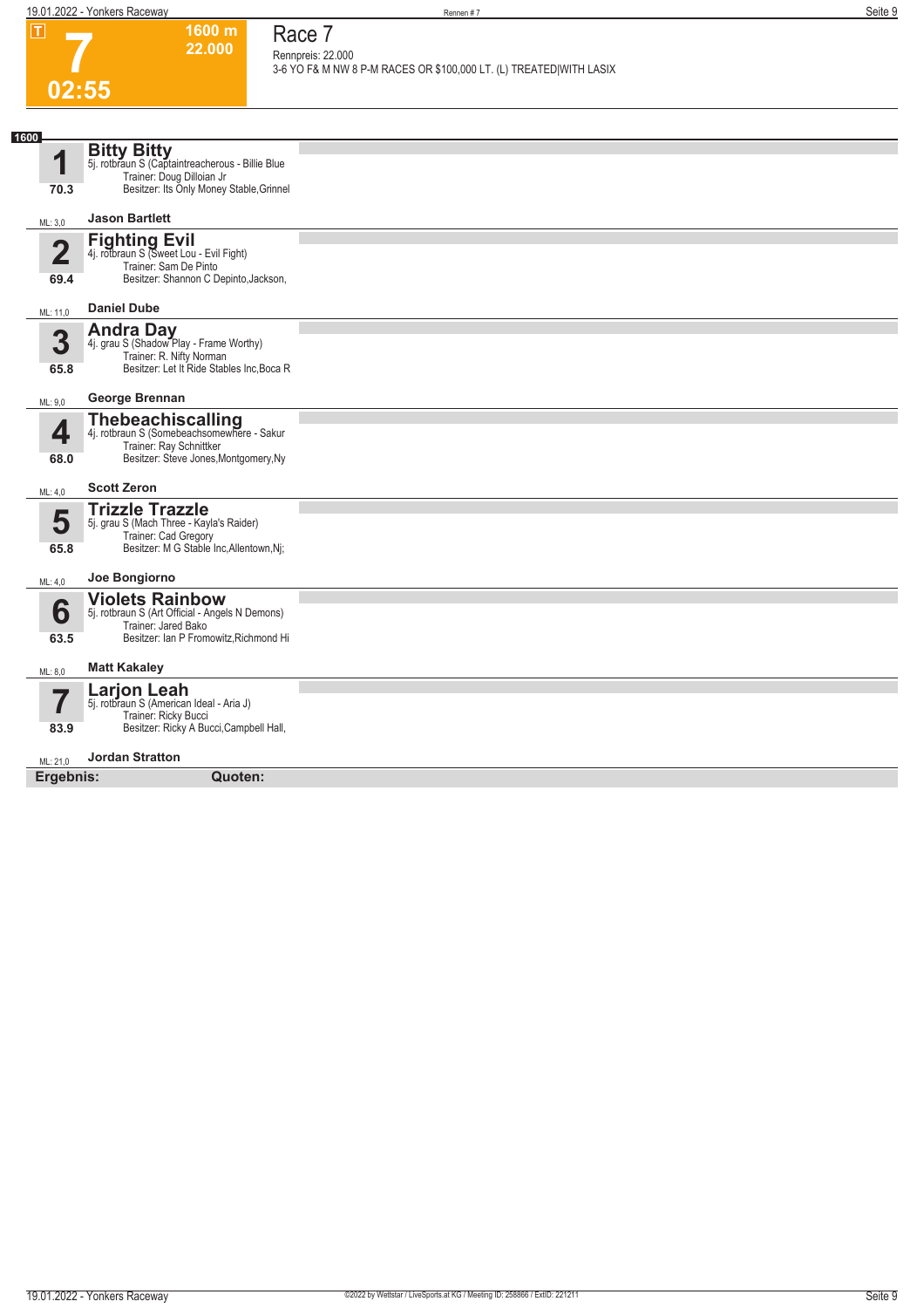**1600 m 28.000**  **Race 8 Rennpreis: 28.000**

**8**

|      |                                 |                                                                                                                                            | CLAIMING ALLOWANCE \$50,000. 3 YO 50%, 4 YO 25%, F& M 20% (L) TREATED WITH LASIX |
|------|---------------------------------|--------------------------------------------------------------------------------------------------------------------------------------------|----------------------------------------------------------------------------------|
|      | 03:15                           |                                                                                                                                            |                                                                                  |
|      |                                 |                                                                                                                                            |                                                                                  |
| 1600 | 4                               | <b>Majestic Marvel</b><br>8j. grau W (Majestic Son - C H Meadow Miss)<br>Trainer: Sheena Cohen                                             |                                                                                  |
|      | 63.5                            | Besitzer: Anthony C Passafaro, Mount                                                                                                       |                                                                                  |
|      | ML: 6,0                         | <b>Austin Siegelman</b>                                                                                                                    |                                                                                  |
|      | $\overline{\mathbf{2}}$<br>72.6 | <b>Chief Justice</b><br>7j. rotbraun W (Justice Hall - Mystical Topaz)<br>Trainer: Paul Fusco<br>Besitzer: P T Stable, Brick, Nj           |                                                                                  |
|      | ML: 21,0                        | <b>Brett Beckwith</b>                                                                                                                      |                                                                                  |
|      | 3<br>83.9                       | Vainqueur R P No<br>8j. rotbraun H (Infinitif - Global Affair)<br>Trainer: Anette Lorentzon<br>Besitzer: Yinson O Quezada, Chesterfie      |                                                                                  |
|      | ML: 24,0                        | <b>Jordan Stratton</b>                                                                                                                     |                                                                                  |
|      | 4                               | <b>Lucky Matter</b><br>8j. rotbraun W (Explosive Matter - Maloha)<br>Trainer: Travis Alexander                                             |                                                                                  |
|      | 63.5                            | Besitzer: Rags To Riches Of Pa Llc, Wa                                                                                                     |                                                                                  |
|      | ML: 5,0                         | <b>Matt Kakaley</b>                                                                                                                        |                                                                                  |
|      | 5<br>65.8                       | Dc Anna<br>5j. rotbraun S (Guccio - J M Annie)<br>Trainer: Cad Gregory<br>Besitzer: Joseph A Faraldo, Kew Garde                            |                                                                                  |
|      | ML: 9,0                         | Joe Bongiorno                                                                                                                              |                                                                                  |
|      | 6                               | <b>Hat Trick Marleau</b><br>6j. rotbraun W (Crazed - Catch Some Zs)<br>Trainer: Ron Burke                                                  |                                                                                  |
|      | 65.8                            | Besitzer: Frank A Canzone, Scarsdale,                                                                                                      |                                                                                  |
|      | ML: 6,0                         | George Brennan                                                                                                                             |                                                                                  |
|      | 57<br>68.0                      | <b>On Higher Ground</b><br>5j. rotbraun W (Cassis - Lady Madonna)<br>Trainer: Christopher Choate<br>Besitzer: Christopher L Choate, East A |                                                                                  |
|      | ML: 9,0                         | <b>Scott Zeron</b>                                                                                                                         |                                                                                  |
|      | Ergebnis:                       | Quoten:                                                                                                                                    |                                                                                  |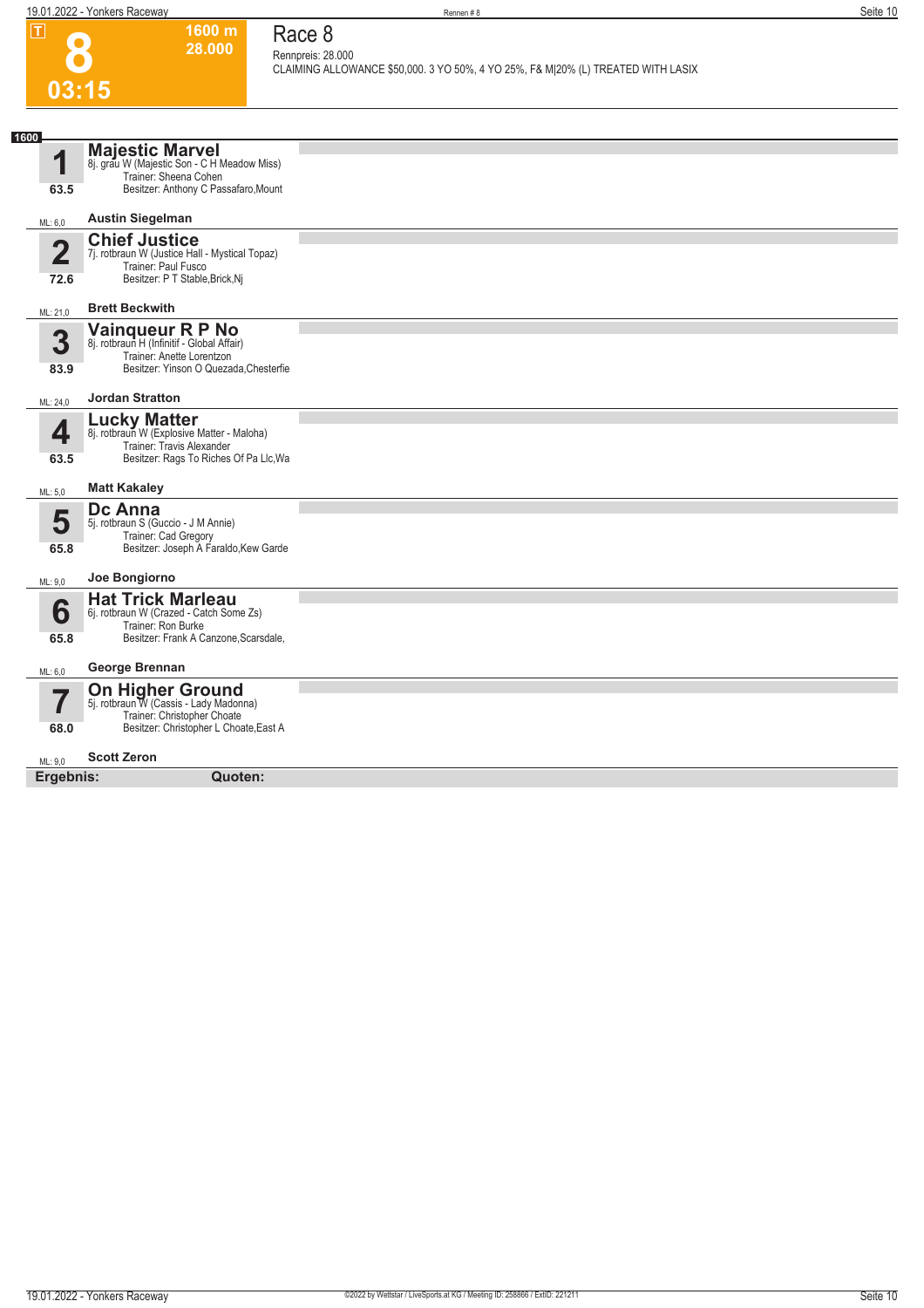**1600 m 22.000**  **Race 9 Rennpreis: 22.000**

**9**

| 03:35                           |                                                                                                                                               | CLAIMING ALLOWANCE \$25,000. 3 YO 50%, 4 YO 25%, F& M 20% (L) TREATED WITH LASIX |
|---------------------------------|-----------------------------------------------------------------------------------------------------------------------------------------------|----------------------------------------------------------------------------------|
|                                 |                                                                                                                                               |                                                                                  |
| 1600<br>1<br>68.0               | <b>Brandon Hanover</b><br>7j. rotbraun W (Big Jim - Brissonte Hanover)<br>Trainer: Paul Blumenfeld<br>Besitzer: Friendship Stables Llc, Mount |                                                                                  |
| ML: 11,0                        | <b>Tyler Buter</b>                                                                                                                            |                                                                                  |
| $\overline{\mathbf{2}}$<br>65.8 | <b>Cinnabar Dragon</b><br>8j. grau H (Dragon Again - Fortune Tina)<br>Trainer: Ken Koch<br>Besitzer: Kenneth F Koch, Bullville, Ny; J         |                                                                                  |
| ML: 45,0                        | Joe Bongiorno                                                                                                                                 |                                                                                  |
| 3<br>63.5                       | I Get That<br>6j. rotbraun W (Delmarvalous - Silver Street)<br>Trainer: Nicholas Devita<br>Besitzer: Eric A Prevost, Boynton Beac             |                                                                                  |
| ML: 5,0                         | <b>Austin Siegelman</b>                                                                                                                       |                                                                                  |
| 4<br>63.5                       | Jojo's Place<br>6j. rotbraun W (Roll With Joe - Angel Place)<br>Trainer: Jared Bako<br>Besitzer: 1362313 Ontario Ltd, Windsor,                |                                                                                  |
| ML: 3,0                         | <b>Matt Kakaley</b>                                                                                                                           |                                                                                  |
| 5<br>68.0                       | <b>Play The Field</b><br>10j. rotbraun W (Bettor's Delight - A Votre Pan<br>Trainer: Brandon Todd<br>Besitzer: Belrose Standard Llc, Radnor,  |                                                                                  |
| ML: 21,0                        | <b>Scott Zeron</b>                                                                                                                            |                                                                                  |
| 6<br>70.3                       | <b>My Mind Is Madeup</b><br>9j. rotbraun W (Mister Big - Troxel Hanover)<br>Trainer: Gareth Dowse<br>Besitzer: P T Stables, Freehold, Nj      |                                                                                  |
| ML: 7,0                         | <b>Jason Bartlett</b>                                                                                                                         |                                                                                  |
| I<br>83.9                       | Lifewithjohn<br>8j. rotbraun W (Big Bad John - This Is My Life)<br>Trainer: Amanda Kelley<br>Besitzer: William L Sartin, Bear, De             |                                                                                  |
| ML: 16.0                        | <b>Jordan Stratton</b>                                                                                                                        |                                                                                  |
| 8<br>68.0                       | <b>Go West Go Fast</b><br>7j. rotbraun W (Western Ideal - Female Cham<br>Trainer: Juan Cano<br>Besitzer: My Buddy Stables, Bronxville,        |                                                                                  |
| ML: 8,0                         | <b>Marcus Miller</b>                                                                                                                          |                                                                                  |
| Ergebnis:                       | Quoten:                                                                                                                                       |                                                                                  |